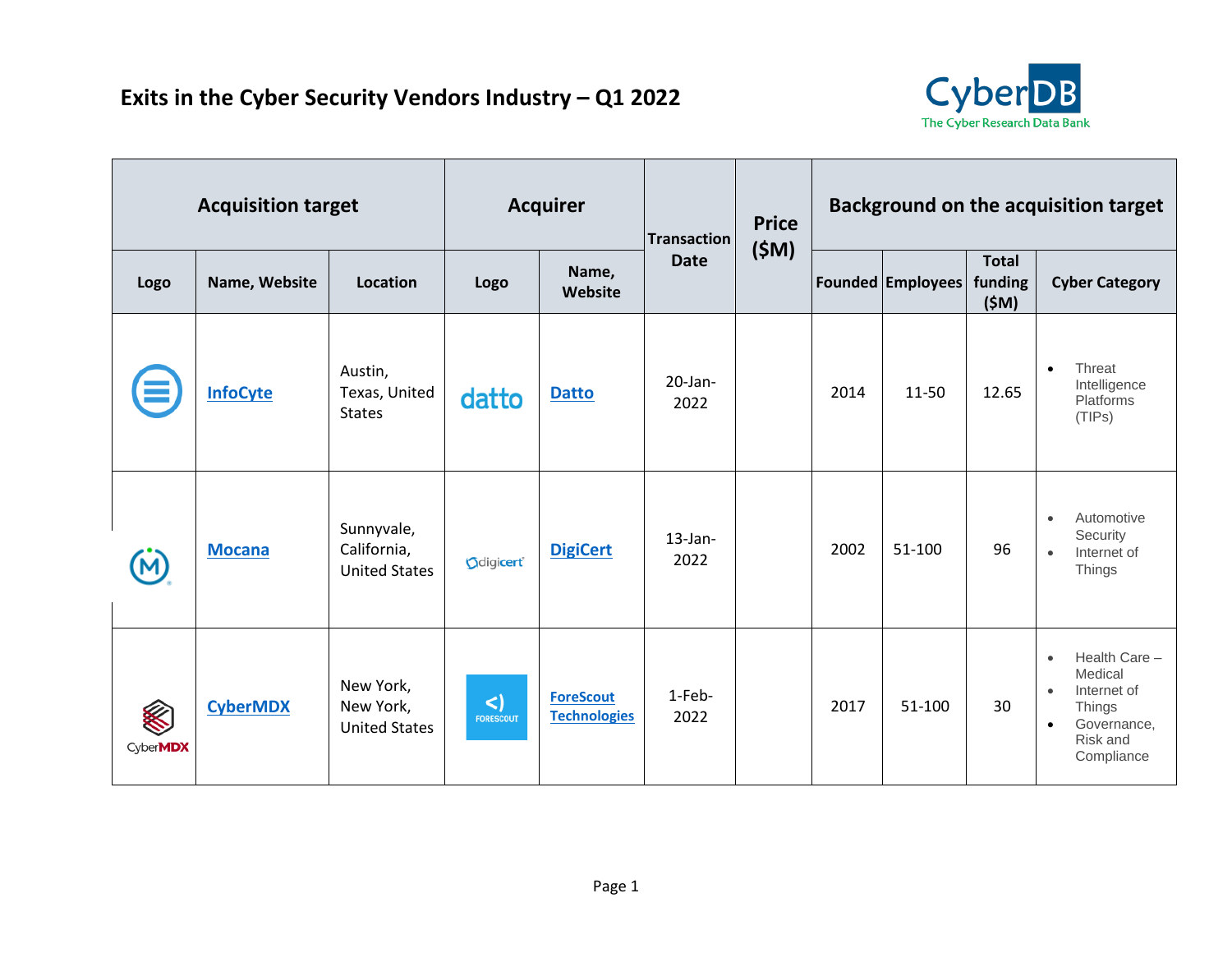

|                  | <b>Siemplify</b>                                              | New York,<br>New York,<br><b>United States</b>   | G                   | <b>Google</b>     | 4-Jan-<br>2022     | 500 | 2015 | 101-250   | 58 | <b>SOAR</b><br>$\bullet$<br>Risk Posture -<br>$\bullet$<br>Security<br>monitoring<br>and<br>presentation<br><b>Security Policy</b><br>$\bullet$<br>and Response<br>Orchestration<br>Platforms |
|------------------|---------------------------------------------------------------|--------------------------------------------------|---------------------|-------------------|--------------------|-----|------|-----------|----|-----------------------------------------------------------------------------------------------------------------------------------------------------------------------------------------------|
| <b>ICONIC IT</b> | <b>Iconic IT</b>                                              | Dallas, Texas,<br><b>United States</b>           | 16                  | <b>Integris</b>   | $25$ -Jan-<br>2022 |     | 2019 | 101-250   |    | Managed<br>$\bullet$<br>Security<br>Service<br>(MSSP)                                                                                                                                         |
| tra              | <b>Technology</b><br><b>Resource</b><br><b>Advisors, Inc.</b> | Milwaukee,<br>Wisconsin,<br><b>United States</b> | $\bullet$<br>savvy. | <b>ITsavvy</b>    | 6-Jan-<br>2022     |     | 2006 | $11 - 50$ |    | Managed<br>$\bullet$<br>Security<br>Service<br>(MSSP)                                                                                                                                         |
| dathena          | <b>Dathena</b><br><b>Science</b>                              | Singapore,<br>Central<br>Region,<br>Singapore    | proofpoint.         | <b>Proofpoint</b> | $10$ -Jan-<br>2022 |     | 2016 | 101-250   | 12 | Governance,<br>$\bullet$<br>Risk and<br>Compliance<br>Privacy<br>$\bullet$<br>Data<br>$\bullet$<br>Governance<br>and<br>Classification                                                        |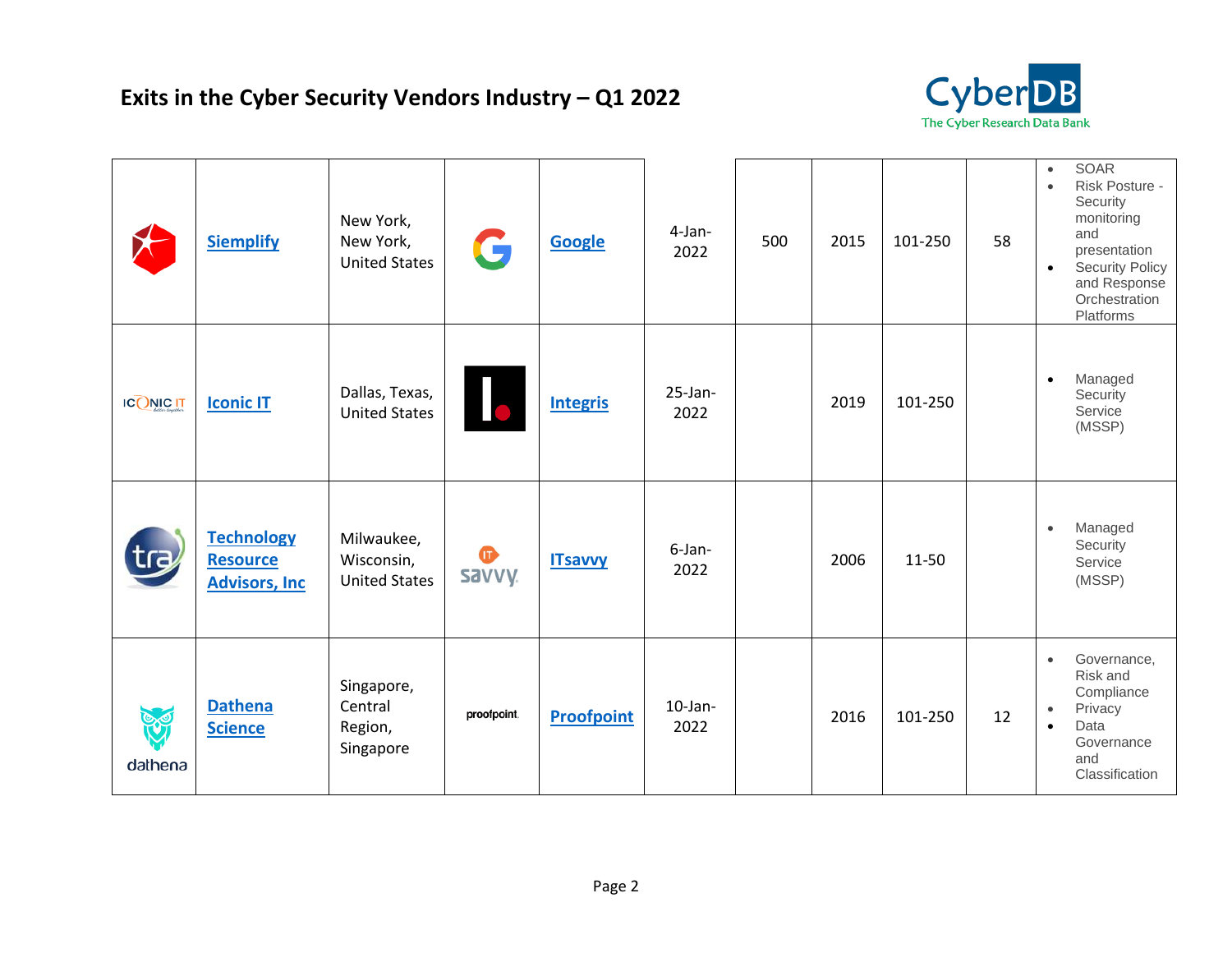

|                 | <b>SecurityTrails</b> | Los Angeles,<br>California,<br><b>United States</b>       |           | <b>Recorded</b><br><b>Future</b> | 4-Jan-<br>2022     | 65    | 2017 | $11 - 50$       |     | eDiscovery<br>$\bullet$<br>Security<br>$\bullet$<br>Ratings                                                                                                                                                                                                                             |
|-----------------|-----------------------|-----------------------------------------------------------|-----------|----------------------------------|--------------------|-------|------|-----------------|-----|-----------------------------------------------------------------------------------------------------------------------------------------------------------------------------------------------------------------------------------------------------------------------------------------|
| 69              | <b>Cygilant</b>       | Boston,<br>Massachuset<br>ts, United<br><b>States</b>     | SilverSky | <b>Silversky</b>                 | $10$ -Jan-<br>2022 |       | 2001 | 101-250         | 34  | Managed<br>$\bullet$<br>Security<br>Service<br>(MSSP)<br><b>SIEM</b><br>$\bullet$                                                                                                                                                                                                       |
| <b>VERACODE</b> | <b>Veracode</b>       | Burlington,<br>Massachuset<br>ts, United<br><b>States</b> | TA        | <u>TA</u><br><b>Associates</b>   | 15-Mar-<br>2022    | 2,500 | 2006 | $501 -$<br>1000 | 114 | Web<br>$\bullet$<br>Application<br>Scanning<br>services<br>Web<br>$\bullet$<br>Application<br>Firewalls<br>(WAF)<br>Secure Code<br>$\bullet$<br>Review /<br>SAST / DAST<br>Runtime<br>$\bullet$<br>Application<br>Self-Protection<br>(RASP)<br>Vulnerability<br>$\bullet$<br>Assessment |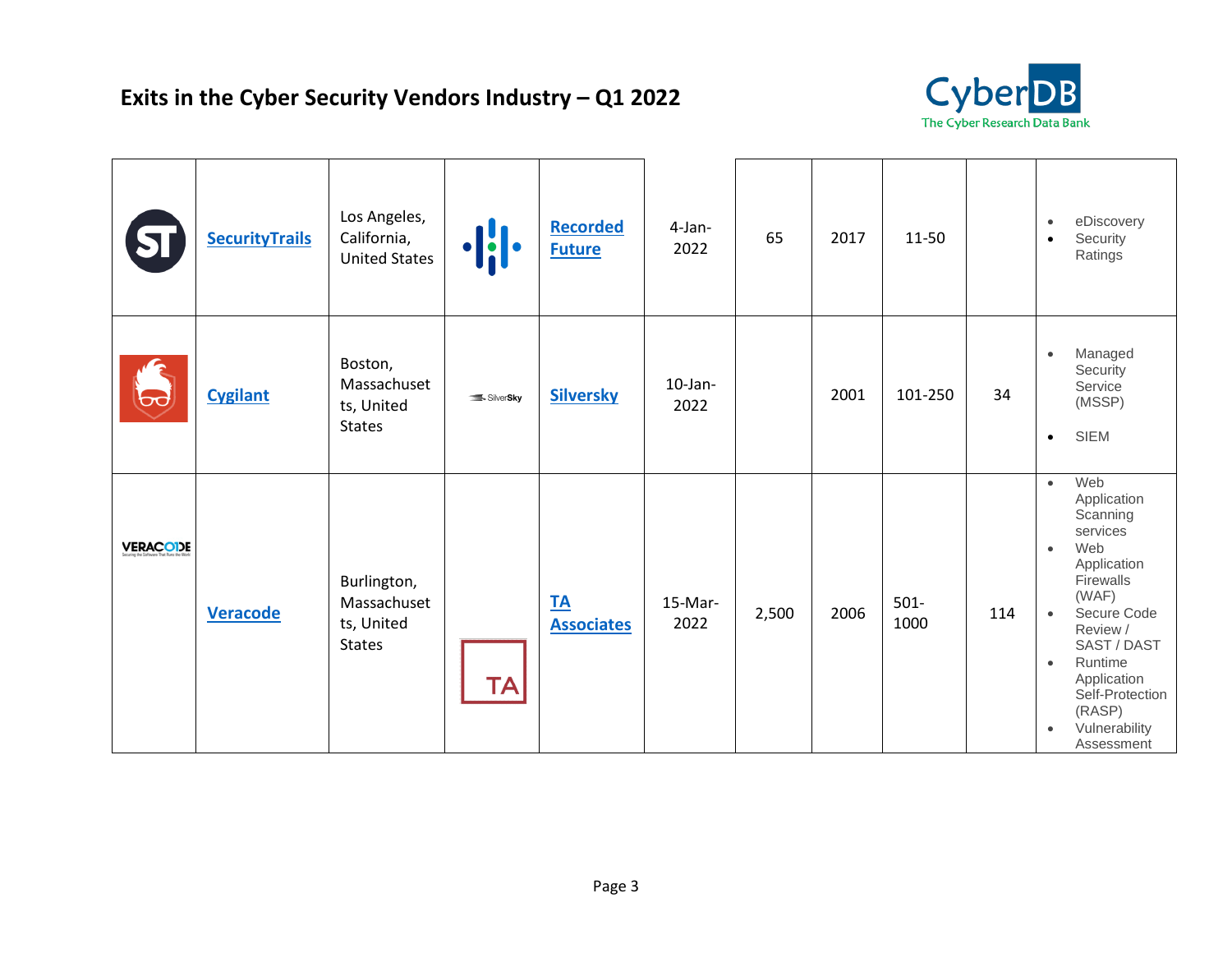

| NETWORKS        | QOS<br><b>Networks</b>    | Irvine,<br>California,<br><b>United States</b>          | zayo <sup>®</sup> | Zayo                                   | $12$ -Jan-<br>2022 |     | 2012 | 51-100  |                | Network<br>$\bullet$<br>Traffic<br>Analysis and<br>Forensics<br>Software<br>$\bullet$<br>Defined WAN<br>(SDwan)                            |
|-----------------|---------------------------|---------------------------------------------------------|-------------------|----------------------------------------|--------------------|-----|------|---------|----------------|--------------------------------------------------------------------------------------------------------------------------------------------|
| <b>TETRA</b>    | <b>Tetra Defense</b>      | Madison,<br>Wisconsin,<br><b>United States</b>          |                   | <b>Arctic</b><br><b>Wolf</b>           | 1-Feb-<br>2022     |     | 2016 | 101-250 | $\overline{3}$ | Incident<br>$\bullet$<br>management<br>Managed<br>$\bullet$<br>Security<br>Service<br>(MSSP)<br>Vulnerability<br>$\bullet$<br>Assessment   |
| <b>S</b> SWIVEL | <b>Swivel Secure</b>      | Wetherby,<br>York, United<br>Kingdom                    | BIO-key           | <b>Bio-Key</b><br><b>International</b> | 3-Feb-<br>2022     |     | 2000 | 51-100  |                | Authentication<br>$\bullet$<br>Cloud-Based<br>$\bullet$<br>Remote<br><b>Access VPN</b><br>Cloud<br>$\bullet$<br>Authentication<br>platform |
| AREA 1          | Area 1<br><b>Security</b> | Redwood<br>City,<br>California,<br><b>United States</b> |                   | <b>Cloudflare</b>                      | $23$ -Feb-<br>2022 | 162 | 2013 | 51-100  | 82.5           | Secure Email<br>$\bullet$                                                                                                                  |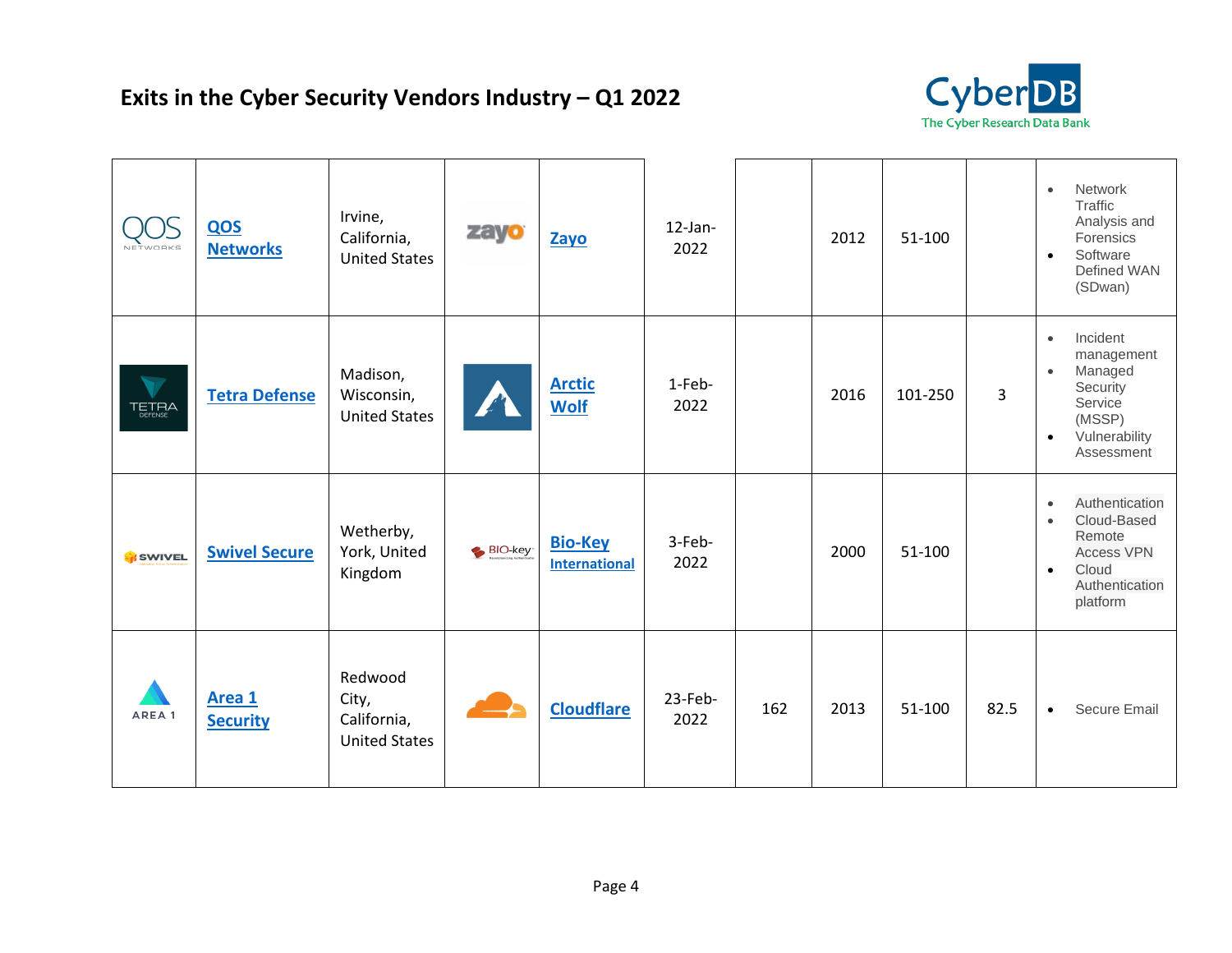

| <b>Spectral</b>                       | Tel Aviv-yafo,<br>Tel Aviv,<br>Israel             | CloudGuard                    | <b>CloudGuard</b>                                 | 1-Feb-<br>2022  | 60   | 2020 | 11-50 | 6.2 | DevOps<br>$\bullet$<br>Security                                                                                                                                                                                               |
|---------------------------------------|---------------------------------------------------|-------------------------------|---------------------------------------------------|-----------------|------|------|-------|-----|-------------------------------------------------------------------------------------------------------------------------------------------------------------------------------------------------------------------------------|
| Point <sub>3</sub><br><b>Security</b> | Baltimore,<br>Maryland,<br><b>United States</b>   | <b>E</b> PARTNERS             | <b>Cyber</b><br><b>Capital</b><br><b>Partners</b> | 22-Feb-<br>2022 |      | 2014 | 11-50 |     | Vulnerability<br>$\bullet$<br>Assessment<br>Regulations,<br>$\bullet$<br>Awareness<br>and Training                                                                                                                            |
| <b>CYR3CON</b>                        | Tempe,<br>Arizona,<br><b>United States</b>        | $\text{CSW}_{\text{Riemann}}$ | <b>Cyber</b><br><b>Security</b><br><b>Works</b>   | 15-Mar-<br>2022 |      | 2016 | 11-50 | 9.7 | Threat<br>$\bullet$<br>Intelligence<br>Platforms (TIPs)<br><b>Security Ratings</b><br>$\bullet$<br>Virtual<br>$\bullet$<br>Container<br>Security<br>Cloud<br>$\bullet$<br>Compliance and<br><b>Security Risk</b><br>Platforms |
| <b>Cybersprint</b>                    | The Hague,<br>Zuid-Holland,<br>The<br>Netherlands | <b>DARKTRACE</b>              | <b>Darktrace</b>                                  | 23-Feb-<br>2022 | 53.7 | 2015 | 11-50 | 3   | Threat<br>$\bullet$<br>Intelligence<br>Platforms<br>(TIPS)<br>Brand &<br>$\bullet$<br><b>Attack Target</b><br>Monitoring                                                                                                      |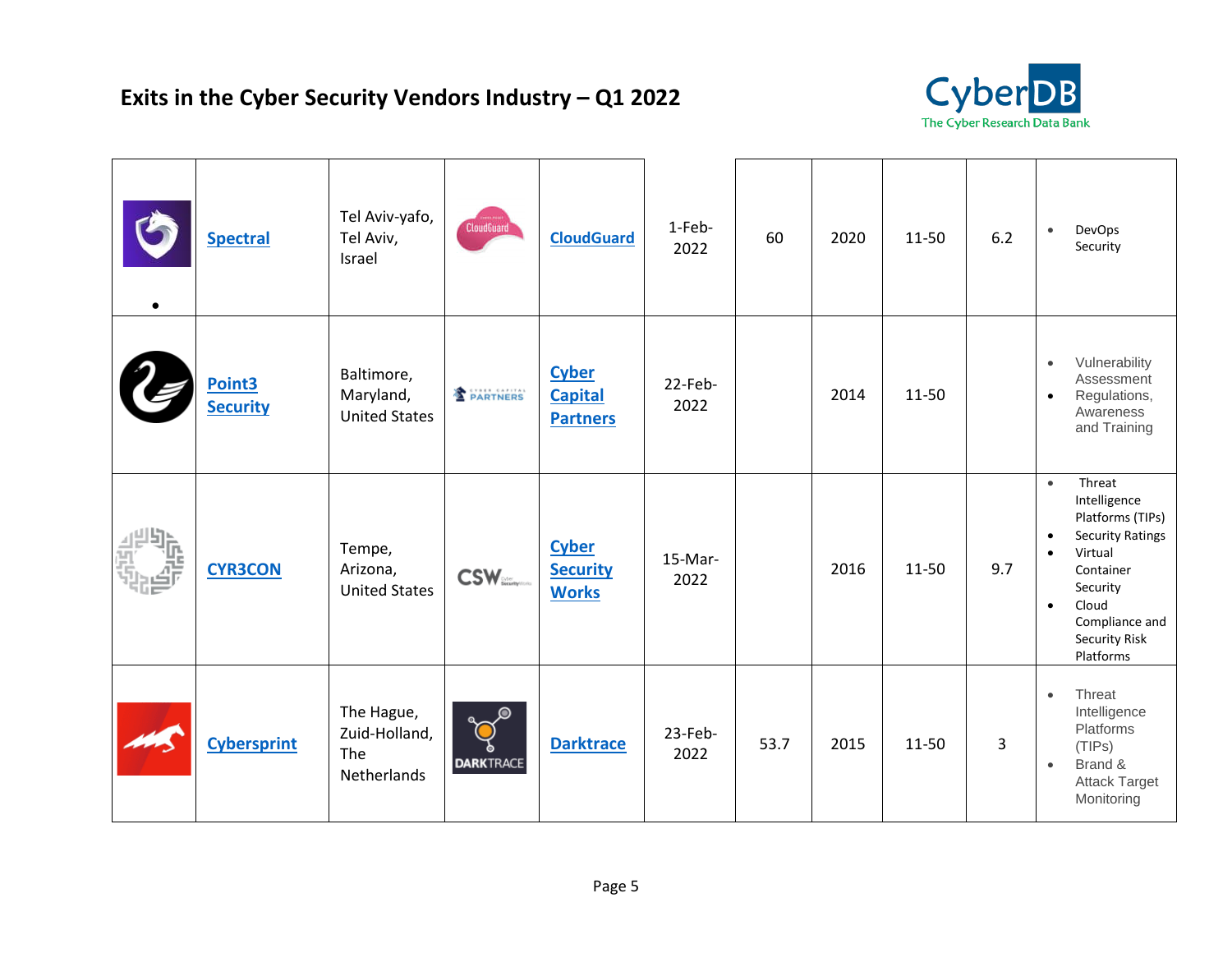

| eper       | <b>Eperi</b>      | Pfungstadt,<br>Hessen,<br>Germany          | <b>EQUISTONE</b> | <b>Equistone</b><br><b>Partners</b><br><b>Europe</b> | 22-Feb-<br>2022 | 2003 | 11-50           | 0.64  | Cloud Access<br>$\bullet$<br>Security<br><b>Brokers</b><br>Cloud<br>$\bullet$<br>Protection<br>Gateways<br>Cloud<br>$\bullet$<br>Authentication<br>platform                                                                                                                                                       |
|------------|-------------------|--------------------------------------------|------------------|------------------------------------------------------|-----------------|------|-----------------|-------|-------------------------------------------------------------------------------------------------------------------------------------------------------------------------------------------------------------------------------------------------------------------------------------------------------------------|
| ALERTLOGIC | <b>AlertLogic</b> | Houston,<br>Texas, United<br><b>States</b> | A>               | <b>HelpSystems</b>                                   | 9-Mar-<br>2022  | 2002 | $501 -$<br>1000 | 387.3 | Managed<br>$\bullet$<br>Detection &<br>Response<br>(MDR)<br><b>MSSP</b><br>$\bullet$<br>Vulnerability<br>$\bullet$<br>Assessment<br><b>SOAR</b><br>Governance,<br>$\bullet$<br>Risk and<br>Compliance<br>Network<br>$\bullet$<br>Intrusion<br>Prevention<br>Web<br>$\bullet$<br>Application<br>Firewalls<br>(WAF) |
|            | <b>Caretower</b>  | London,<br>England,<br>United<br>Kingdom   | 360              | Integrity360                                         | 24-Feb-<br>2022 | 1998 | 101-250         |       | Managed<br>$\bullet$<br>Security<br>Service<br>(MSSP)<br>Network<br>$\bullet$<br>Security as a<br>Service<br>Governance,<br>Risk and<br>Compliance                                                                                                                                                                |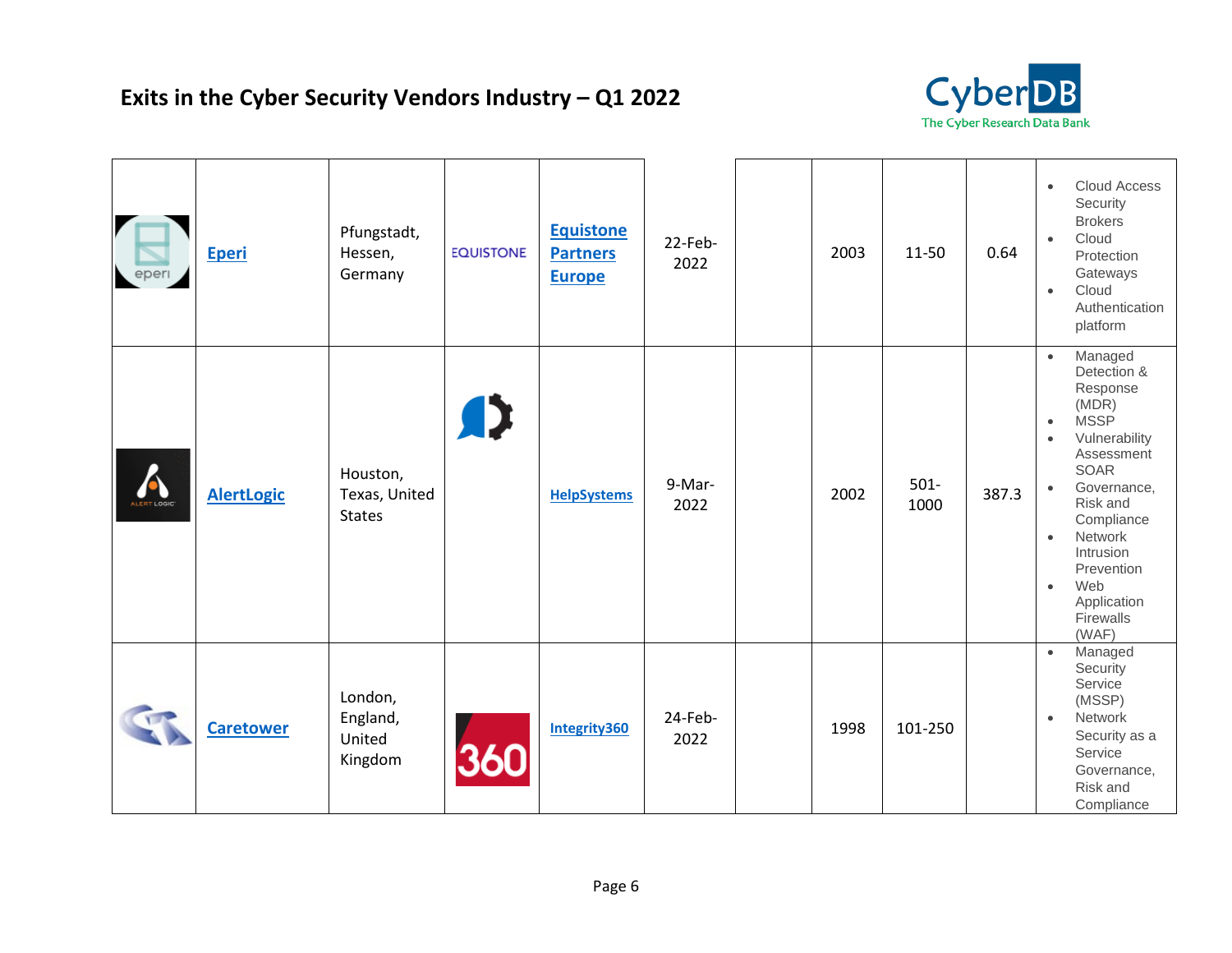## **Exits in the Cyber Security Vendors Industry – Q1 2022**



|                                     |                                      |                                                          |                                     |                                                      |                    |     |      |         |     | Threat<br>$\bullet$<br>Intelligence<br>Services<br>Virtualization<br>$\bullet$<br>Security<br>Secured<br>$\bullet$<br>Mobile |
|-------------------------------------|--------------------------------------|----------------------------------------------------------|-------------------------------------|------------------------------------------------------|--------------------|-----|------|---------|-----|------------------------------------------------------------------------------------------------------------------------------|
| 2                                   | <b>Zimperium</b>                     | San<br>Francisco,<br>California,<br><b>United States</b> | <b>LIBERTY</b>                      | <b>Liberty</b><br><b>Strategic</b><br><b>Capital</b> | 28-Mar-<br>2022    | 525 | 2010 | 101-250 | 72  | Secured<br>$\bullet$<br>Mobile                                                                                               |
| G                                   | <b>Silobreaker</b>                   | London,<br>England,<br>United<br>Kingdom                 | MARLIN CEQUITY                      | <b>Marlin</b><br><b>Equity</b><br><b>Partners</b>    | $19$ -Jan-<br>2022 |     | 2005 | 11-50   |     | Security<br>$\bullet$<br>database<br>(malware and<br>exploits)                                                               |
| SÜD<br><b>SECURITY</b><br>ON-DEMAND | <b>Security On-</b><br><b>Demand</b> | San Diego,<br>California,<br><b>United States</b>        | <b>NAUTIC</b><br><b>PARTNERS-LL</b> | <b>Nautic</b><br><b>Partners</b>                     | $20$ -Jan-<br>2022 |     | 2002 | 101-250 | 3.4 | Managed<br>$\bullet$<br>Security<br>Service<br>(MSSP)                                                                        |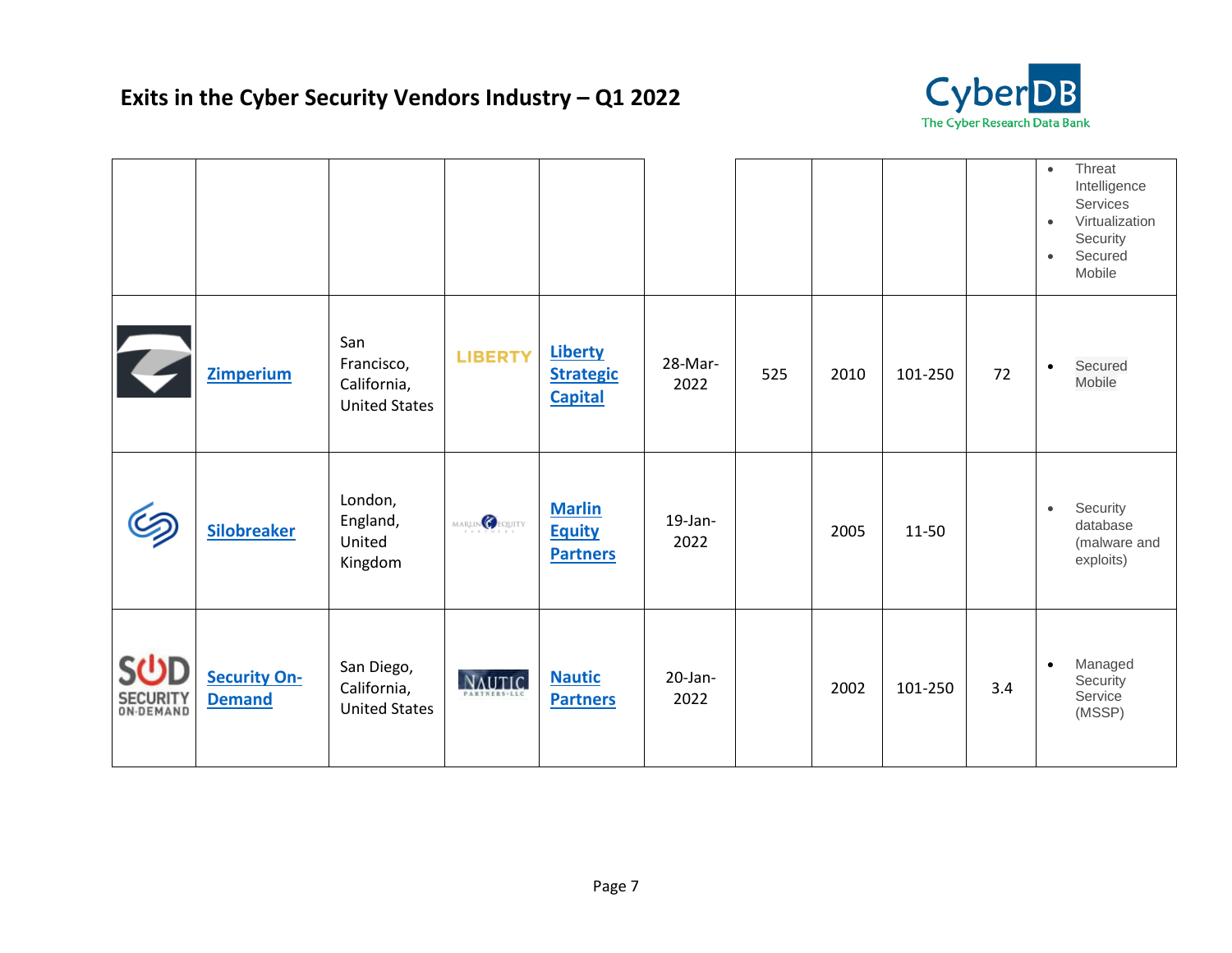

| 企      | <b>Exonar</b>                    | Reading,<br>Reading,<br>United<br>Kingdom       |                                  | <b>NowVertical</b><br><b>Group</b> | 16-Mar-<br>2022 |       | 2007 | 11-50     | 10 | Data<br>$\bullet$<br>Governance<br>and<br>Classification                                                                                                                                                  |
|--------|----------------------------------|-------------------------------------------------|----------------------------------|------------------------------------|-----------------|-------|------|-----------|----|-----------------------------------------------------------------------------------------------------------------------------------------------------------------------------------------------------------|
|        | <b>Hysolate</b>                  | Tel Aviv, Tel<br>Aviv, Israel                   | PERCEPTION<br>POINT              | <b>Perception</b><br><b>Point</b>  | 30-Mar-<br>2022 |       | 2016 | $11 - 50$ | 45 | Process<br>$\bullet$<br>Isolation/Virtu<br>alization<br>Application<br>$\bullet$<br>Isolation                                                                                                             |
|        | <b>SecurityDAM</b>               | Tel Aviv, Tel<br>Aviv, Israel                   | 0000<br>B                        | <b>Radware</b>                     | 17-Feb-<br>2022 | 30    | 2012 | $11 - 50$ |    | Vulnerability<br>$\bullet$<br>Assessment<br>Denial of<br>$\bullet$<br>Service<br>Protection                                                                                                               |
| Attivo | <b>Attivo</b><br><b>Networks</b> | Fremont,<br>California,<br><b>United States</b> | (III<br>SentinelOne <sup>®</sup> | <b>SentinelOne</b>                 | 15-Mar-<br>2022 | 616.5 | 2011 | 101-250   | 60 | Endpoint<br>$\bullet$<br>Detection and<br>Response<br>(EDR)<br>Threat<br>$\bullet$<br>Deception<br>Technologies<br><b>SOAR</b><br>$\bullet$<br>Threat<br>$\bullet$<br>Intelligence<br>Platforms<br>(TIPs) |